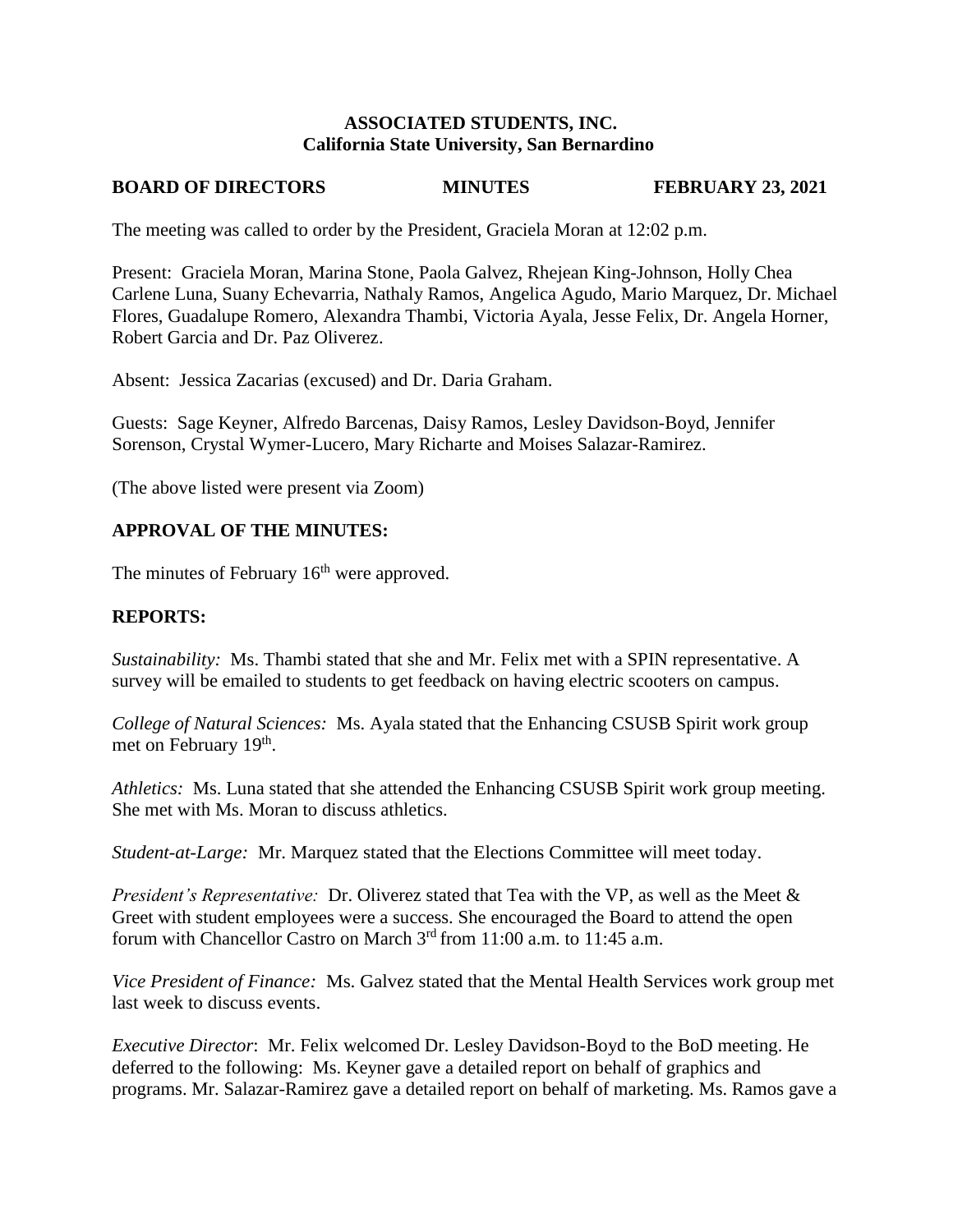detailed report on behalf of Legislative Affairs.

*President:* Ms. Moran stated that the Campus Safety work group met today to discuss safety initiatives.

## **ADOPTION OF AGENDA:**

M/S Felix/Ayala: To amend BD 10-21 to read, "Discussion of CSUSB Capital Projects." Passed unanimously.

The agenda was adopted as amended.

### **OLD BUSINESS:**

### **Time Certain: BD 10-21 (12:30 p.m.)**

## **BD 10-21 M/S Felix/Echevarria: Discussion of CSUSB Capital Projects.**

Mr. Felix deferred to Ms. Sorenson.

Ms. Sorenson gave a detailed presentation on the SMSU expansion, PDC Student Services building, Baseball/Softball feasibility study, Interdisciplinary science lab, Solar Phase IV project, and the expansion for the Performing Arts Center.

Ms. Ayala commended the construction workers for their hard work on these projects.

Discussion ensued.

Mr. Felix and Ms. Luna commended Ms. Sorenson for her hard work.

Ms. Luna inquired into when the Baseball/Softball project will be completed. Ms. Sorenson stated that the project needs funding, and the feasibility study will help with its advancement.

Discussion closed.

# **BD 13-21 M/S Marquez/Felix: Appointment of two Board Members to the Campus Safety working group.**

Ms. Moran stated that the Campus Safety working group would be working together to address student concerns.

Ms. Thambi explained that campus safety is more important than ever now.

Discussion ensued.

Ms. Ayala inquired into when the meetings will be held. Ms. Moran stated that the work group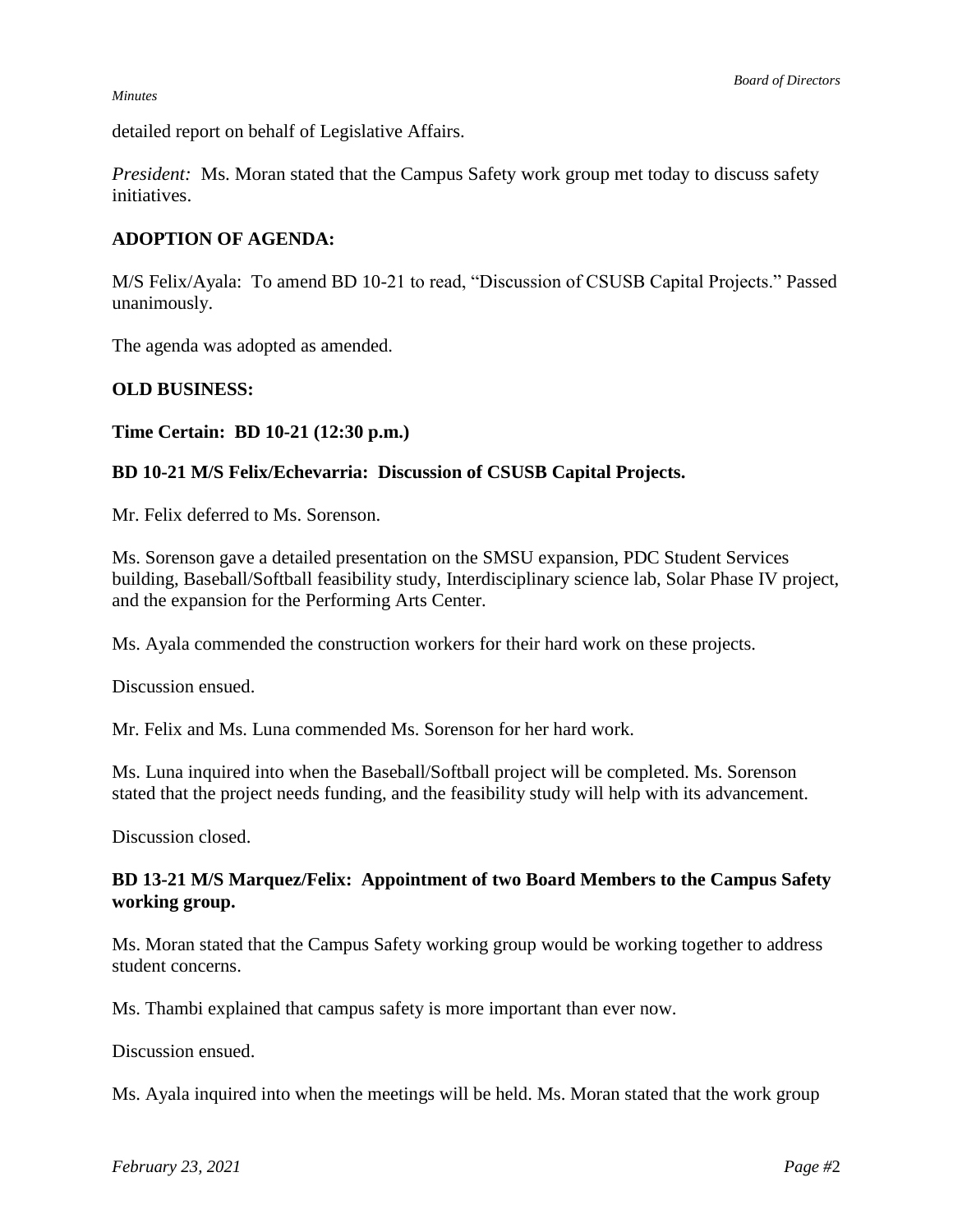will meet once a week, however, it could be modified.

Ms. Echevarria nominated herself to sit on the working group. Ms. Ayala seconded the nomination.

Ms. Ayala nominated Ms. Romero to sit on the working group. Ms. Ramos seconded the nomination. The nomination was accepted.

Dr. Flores left the meeting due to a class conflict.

Passed (13/0/0).

# **BD 14-21 M/S King-Johnson/Felix: Creation of the Critical Theory Event working group.**

Ms. King-Johnson explained that the Critical Theory Event working group will be creating a conference for intentional conversations on inclusion.

Mr. Felix spoke in favor of this work group.

Discussion ensued.

Mr. Felix nominated Mr. Marquez to sit on the working group. Ms. Echevarria seconded the nomination. The nomination was accepted.

Ms. King-Johnson nominated Ms. Echevarria to sit on the working group. Ms. Ayala seconded the nomination. The nomination was accepted.

Mr. Felix nominated Ms. Romero to sit on the working group. Ms. Thambi seconded the nomination. The nomination was accepted.

Ms. Ayala nominated Ms. Chea to sit on the working group. The nomination was declined.

Mr. Felix nominated himself to sit on the working group. Ms. Echevarria seconded the nomination.

Passed (12/0/1).

### **NEW BUSINESS:**

## **BD 15-21 M/S Ramos/Ayala: Revision of the ASI Personnel Policy. (First Reading)**

Ms. Ramos recommended that the Board review the policy and provide any feedback since the policy is regarding employment within the ASI organization.

Mr. Felix stated that they hired a Human Resources Attorney to review the policy in detail. He recommended that the Board review the policy and give any feedback at next week's second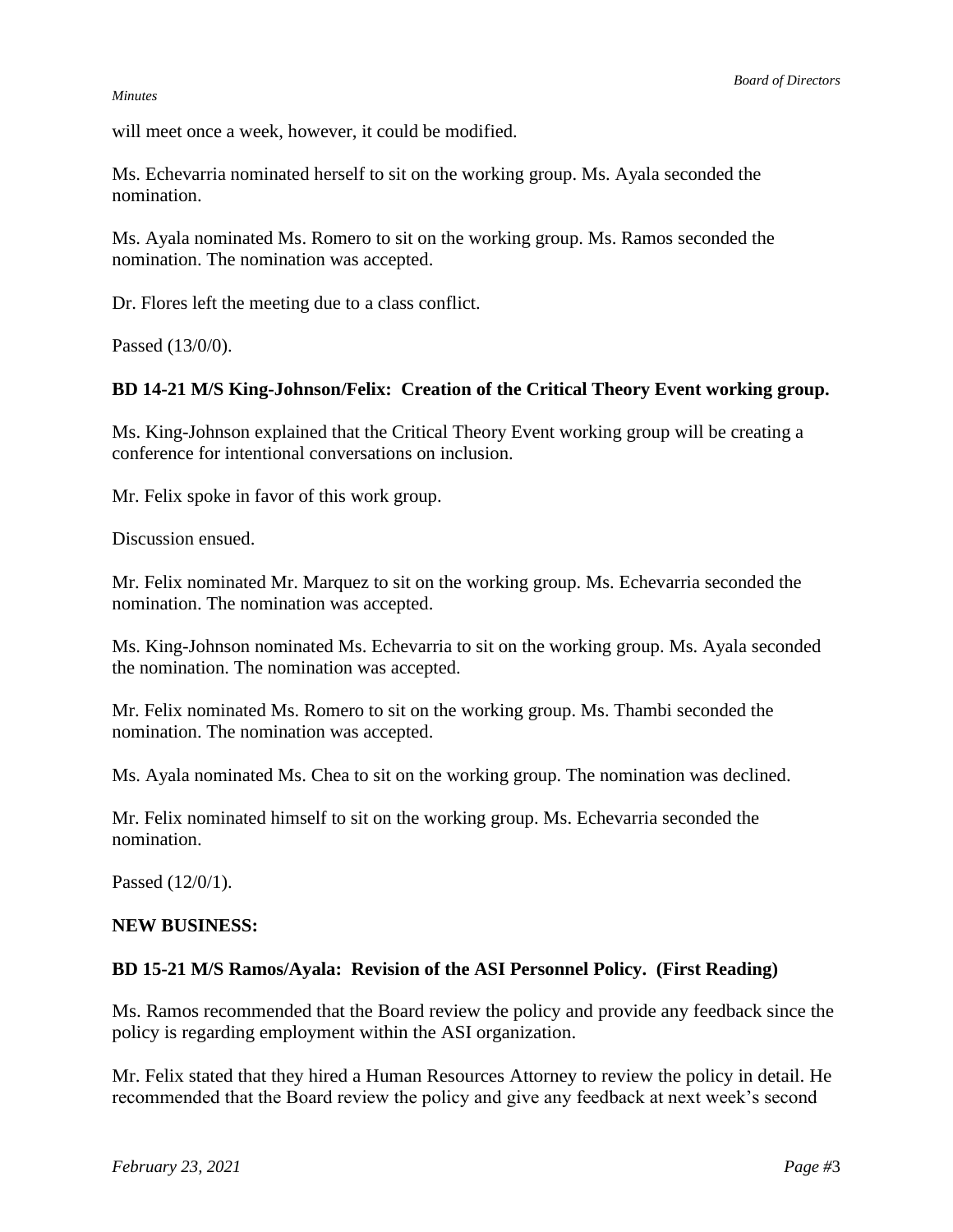reading since extensive changes were made to the policy.

Mr. Barcenas explained that multiple readings can help the Board review the policy in more detail.

Discussion ensued.

M/S: Felix/Marquez: To close BD 15-21 (There were no votes).

## **BD 16-21 M/S Thambi/Ayala: Discussion on ASI Class of 2021 Gift.**

Mr. Felix explained that Alumni Affairs approached ASI to help provide pins for the Spring 2021 graduates. He presented a breakdown of the costs associated with the pins.

Discussion ensued.

Ms. Echevarria expressed her concerns with funding this for a third time and for the future. She wants ASI to use student fees in the best way possible in order to be prepared for future financial matters.

Mr. Felix stated that he met with Ms. Wymer-Lucero and explained that ASI cannot help with this forever. He explained that Ms. Wymer-Lucero stated that they are only providing pins for virtual graduations.

Ms. Wymer-Lucero joined the meeting.

Ms. Agudo inquired whether the University is saving money by not having in-person graduations. Dr. Oliverez explained that since there are no events occurring, there is no revenue being generated.

Ms. Wymer-Lucero explained that the proposal presented to ASI does not include shipping.

Ms. Chea recommended that students pick up their class gift. Dr. Oliverez stated that this depends on the county's regulations.

Mr. Marquez inquired into ASI's historical presence with commencement; Mr. Felix explained that ASI plays a small role.

Ms. Ayala and Ms. Stone recommended that Mr. Felix email the Board pictures of the pins.

Discussion ensued.

M/S: Ayala/Felix: To table BD 16-21 until next week's meeting. Passed (15/0/0).

## **BD 17-21 M/S Ayala/Thambi: President's Cabinet debrief and feedback.**